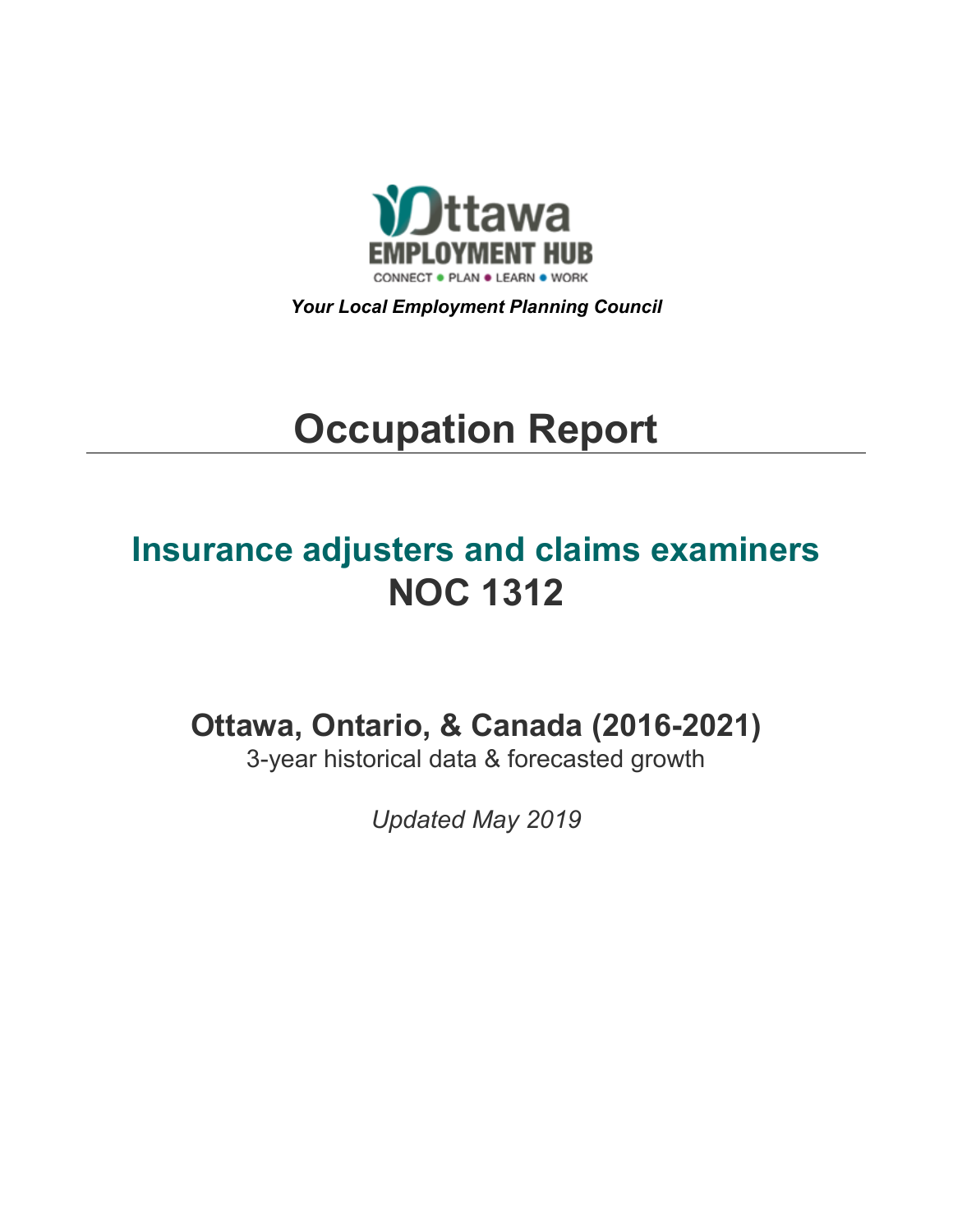

#### **Insurance adjusters and claims examiners CEL 2008 Ottawa Outlook**

NOC 1312 **Limited** Fair **x Good**  $\star$  **s** 

*Based on past and forecasted growth.*

## **A Local Snapshot**

- Employment in this occupation **increased in Ottawa from 2016 to 2018** (**8.8%**); it is forecast to **increase an additional 0.7%** over the next three years.
- **1.4%** were **unemployed in Ottawa in 2016; 34 (4.8%)** of those in this occupation were **self-employed**.
- **Median hourly wage** for this occupation was **\$32.90**.
- **37.5%** of the 2018 jobs were in the **Insurance carriers** industry sector.
- Ottawa has a **slightly lower share of this occupation** than the nation.
- **Provincially**, this occupation showed a decrease from 2016 to 2018 (**0.1%**); it is expected to be stable over the next three years (**0.0%**).
- *Canada Job Bank* forecasted **good** employment potential for this occupation in Ottawa from 2018-2020.

## **Overview**

| <b>Ottawa Jobs (2018)</b>          |         | 702 (5% were self-employed = $34$ ) |
|------------------------------------|---------|-------------------------------------|
| 2016 Ottawa Unemployment Rate      | $1.4\%$ | 2.2%<br>Ontario                     |
| Location Quotient to Nation (2018) | 0.64    |                                     |
| Change in Jobs (2016 - 2018)       | $8.8\%$ | $(2018 - 2021)$ 0.7%                |

*NOTE: Location quotient (LQ) is a way of quantifying how concentrated a particular occupation is in a region compared to the nation or province. A quotient of 1.00 means Ottawa has the same share of the occupation as the nation/province. A quotient higher than 1.00 means Ottawa has a greater share, and lower than 1.00 means Ottawa's share is lower than the average.*

## **OTTAWA | Percentile Earnings** *(not including self-employed)*



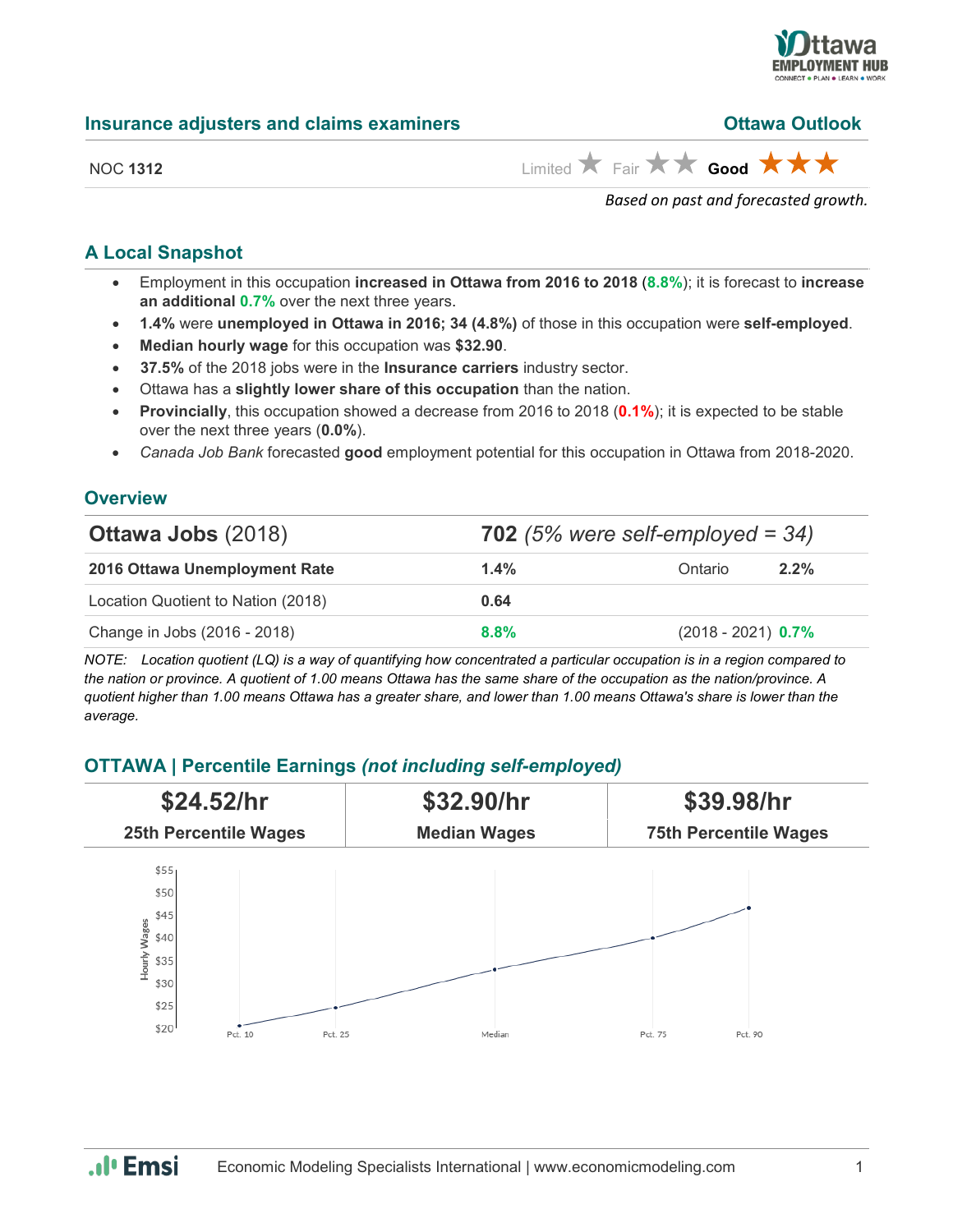

## **Ottawa | Growth**

| 645              | 707              | רה                        | 9.6%                 |
|------------------|------------------|---------------------------|----------------------|
| <b>2016 Jobs</b> | <b>2021 Jobs</b> | <b>Change (2016-2021)</b> | % Change (2016-2021) |

## **Regional Trends**



|                                                                                                                                                                                                                                | <b>Region</b> |               | <b>2016 Jobs</b> | 2021 Jobs      | Change | % Change |
|--------------------------------------------------------------------------------------------------------------------------------------------------------------------------------------------------------------------------------|---------------|---------------|------------------|----------------|--------|----------|
| o and the contract of the contract of the contract of the contract of the contract of the contract of the contract of the contract of the contract of the contract of the contract of the contract of the contract of the cont | Ottawa        |               | 645              | 707            | 62     | 9.6%     |
| œ                                                                                                                                                                                                                              | Ontario       |               | 14,398           | 14,388         | $-10$  | $-0.1%$  |
|                                                                                                                                                                                                                                | Canada        |               | 33,076           | 34,796         | 1,720  | 5.2%     |
|                                                                                                                                                                                                                                |               | <b>Ottawa</b> |                  | <b>Ontario</b> |        | Canada   |
| 2016 Jobs                                                                                                                                                                                                                      |               | 645           |                  | 14,398         |        | 33,076   |
| 2017 Jobs                                                                                                                                                                                                                      |               | 650           |                  | 14,248         |        | 33,830   |
| 2018 Jobs                                                                                                                                                                                                                      |               | 702           |                  | 14,388         |        | 34,332   |
| 2019 Jobs                                                                                                                                                                                                                      |               | 703           |                  | 14,355         |        | 34,437   |
| 2020 Jobs                                                                                                                                                                                                                      |               | 705           |                  | 14,365         |        | 34,612   |
| 2021 Jobs                                                                                                                                                                                                                      |               | 707           |                  | 14,388         |        | 34,796   |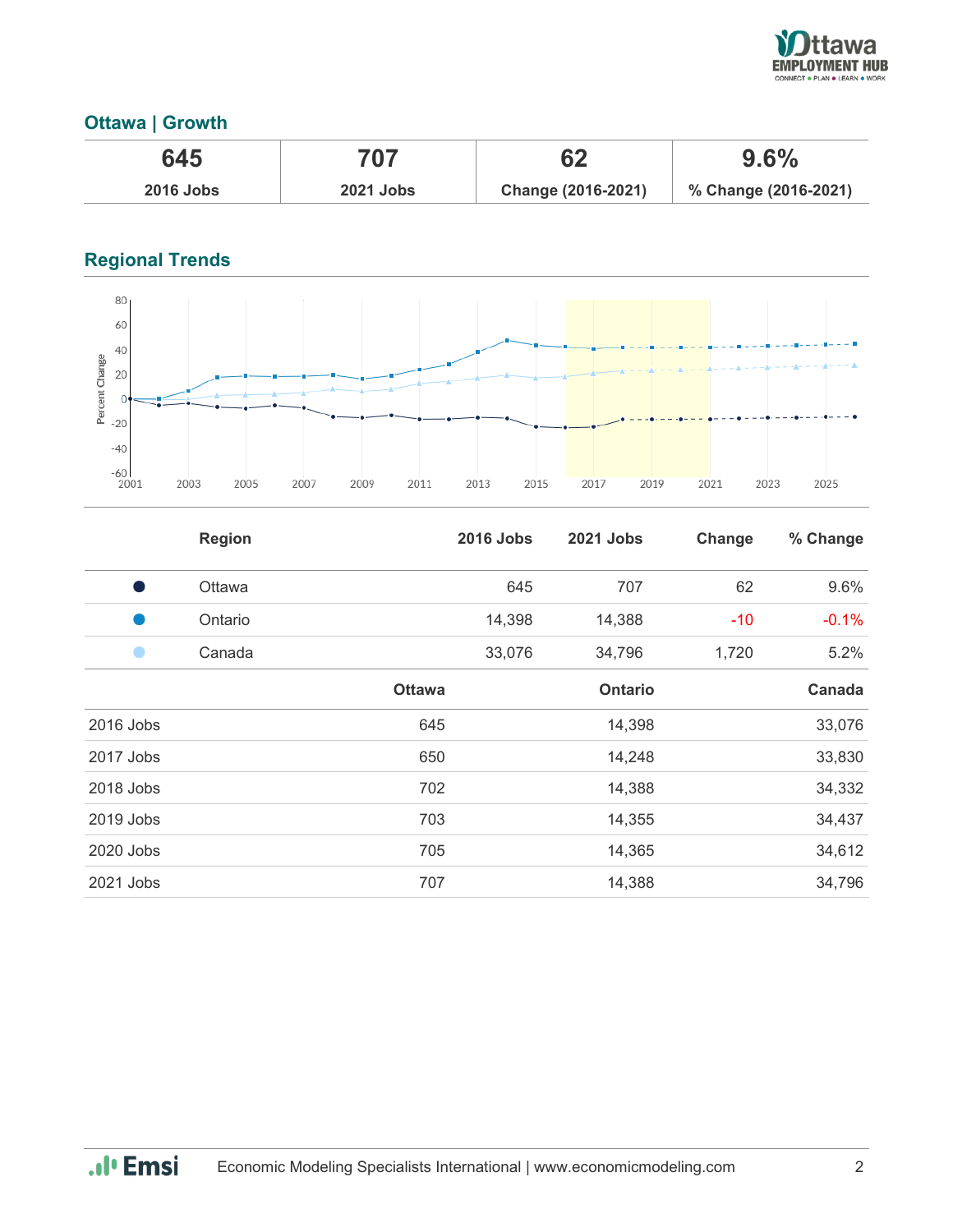

## **Ottawa | Industries Employing this Occupation**

| <b>Industry</b>                                                      | Occupation<br>Jobs in<br><b>Industry</b><br>(2018) | $%$ of<br><b>Occupation</b><br>in Industry<br>(2018) | % of Total<br>Jobs in<br><b>Industry</b><br>(2018) |
|----------------------------------------------------------------------|----------------------------------------------------|------------------------------------------------------|----------------------------------------------------|
| Insurance carriers                                                   | 263                                                | 37.5%                                                | 15.4%                                              |
| Agencies, brokerages and other insurance related activities          | 199                                                | 28.3%                                                | $8.0\%$                                            |
| Other federal services (9112-9119)                                   | 110                                                | 15.6%                                                | 0.1%                                               |
| Business, professional, labour and other membership<br>organizations | 18                                                 | 2.6%                                                 | $0.2\%$                                            |
| Services to buildings and dwellings                                  | 16                                                 | $2.2\%$                                              | $0.2\%$                                            |

*NOTE: Inverse staffing patterns provides a table of percentages that shows how regional occupations are divided up among regional industries. For example, an inverse staffing pattern for registered nurses may show that 70% of RNs are employed by hospitals, 10% by local government (i.e., public schools), 10% by nursing homes, and 10% by offices of physicians.*

## **Educational programs and completions in Ottawa** *(public institutions only***)**

|                 | Programs (2016) | <b>Completions (2016)</b> |
|-----------------|-----------------|---------------------------|
| <b>CIP Code</b> | Program         | <b>Completions (2016)</b> |
| 52.17           | Insurance       | $\Omega$                  |

*NOTE: EMSI Analyst uses Statistics Canada's PSIS data to compile completions for postsecondary programs offered in Canada, classified by the 2016 CIP codes. 2016 data includes those who graduated in spring 2017.*



## **Job Postings by Month**

*NOTE: Based on newly published job postings first found between January 01, 2018 and December 31, 2018 AND location is Ottawa Census Sub-division, Vicinity Jobs.*